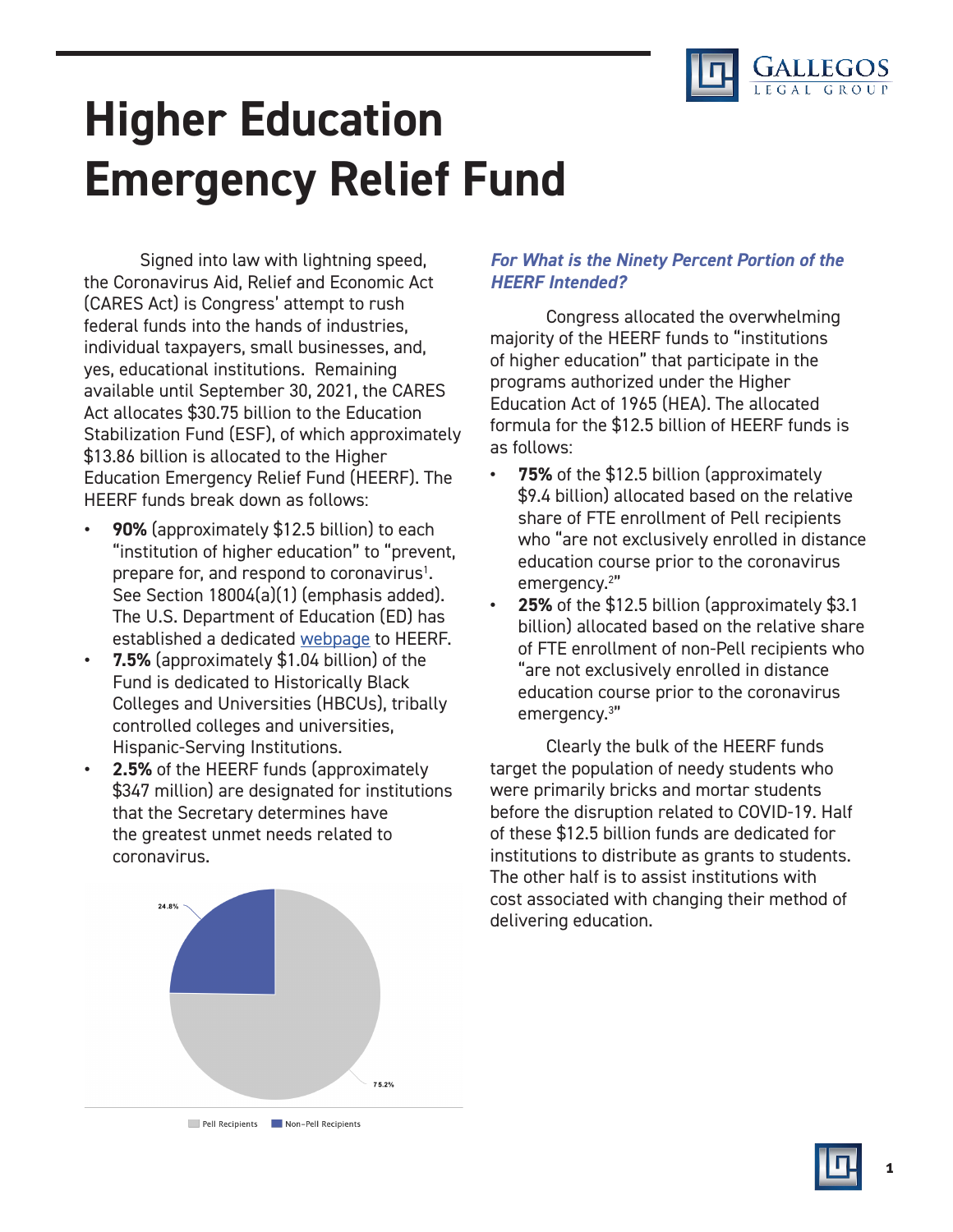## **Student Portion of HEERF Funds: Grants for Expenses Related to COVID-19 Disruption**

## *How Should an Institution Distribute the Student Portion of the HEERF Funds?*

As mentioned, **at least 50%** of this allocated amount of HEERF funds an institution receives under this provision must be used to "provide emergency financial aid grants to students for expenses related to the disruption of campus operations due to coronavirus (including eligible expenses under a student's cost of attendance, such as food, housing, course materials, technology, healthcare, and child care).4 " The statute does not further describe which specific expenses would be deemed to be "related to the disruption of campus operations due to the coronavirus."

ED, however, issued pre-CARES Act [guidance](https://ifap.ed.gov/electronic-announcements/030520Guidance4interruptionsrelated2CoronavirusCOVID19) to assist institutions dealing with COVID-19-related disruptions. In this guidance, ED provides examples of student activities "impacted by Coronavirus." They include the following examples. I think that expenses related to these listed circumstances, of which I provide examples, would be reasonably considered in awarding these grants to students:

- A student was enrolled or was supposed to begin a travel-abroad experience and either the student has been called back to the U.S. or was never able to begin the travel abroad experience (**examples: unreimbursed airfare to return to the U.S., reasonable lodging and meal costs associated with the return to the U.S.**);
- A student was enrolled in a program and met the requirements for full-time enrollment; however, due to the COVID-19, one or more classes – such as an internship, a clinical rotation, student teaching or fieldwork – have been canceled and now the student has fallen below the 12 credit hour minimum and is no longer considered to be

a full-time student (**example: childcare**);

- A student is quarantined and misses class or a student is incapacitated due to COVID-19 illness (**examples: medical costs not covered by insurance, childcare, personal computer or laptop to attend online courses**);
- A campus temporarily stops offering groundbased classes in order to prevent the spread of COVID-19 (**examples: personal computer or laptop to attend online courses**);
- A foreign school that serves U.S. students who participate in title IV programs temporarily suspends operations due to COVID-19 (**examples: unreimbursed airfare to return to the U.S., reasonable lodging and meal costs associated with the return to the U.S., personal computer or laptop to attend online courses**).

Given the fact that the statute states that institutions "shall use" "no less than" their student allotment of HEERF to provide emergency financial aid grants, there appears to be an expectation that institutions will award all of their student HEERF funds to their students. Moreover, the statute contains no provision for the return of excess funds by institutions. While the Secretary has suggested that institutions with students with little need, share their HEERF funds with other institutions with greater need, there is no requirement to do so. Consequently, while institutions must allocate these student grants on the basis of factors related to COVID-19-related campus disruption, ED has acknowledged that institutions have substantial discretion to develop their own unique methodology for distributing these funds to their students. While some have advised schools to hold a portion of their HEERF funds in reserve, schools should be cautioned that ED is requiring institutions to attempt to expend all funds within [one year](https://www2.ed.gov/about/offices/list/ope/caresheerfcertificationandagreementfinalombapprovedforissuance.pdf) of its certification for the funds and the purpose of HEERF itself is to distribute all funds

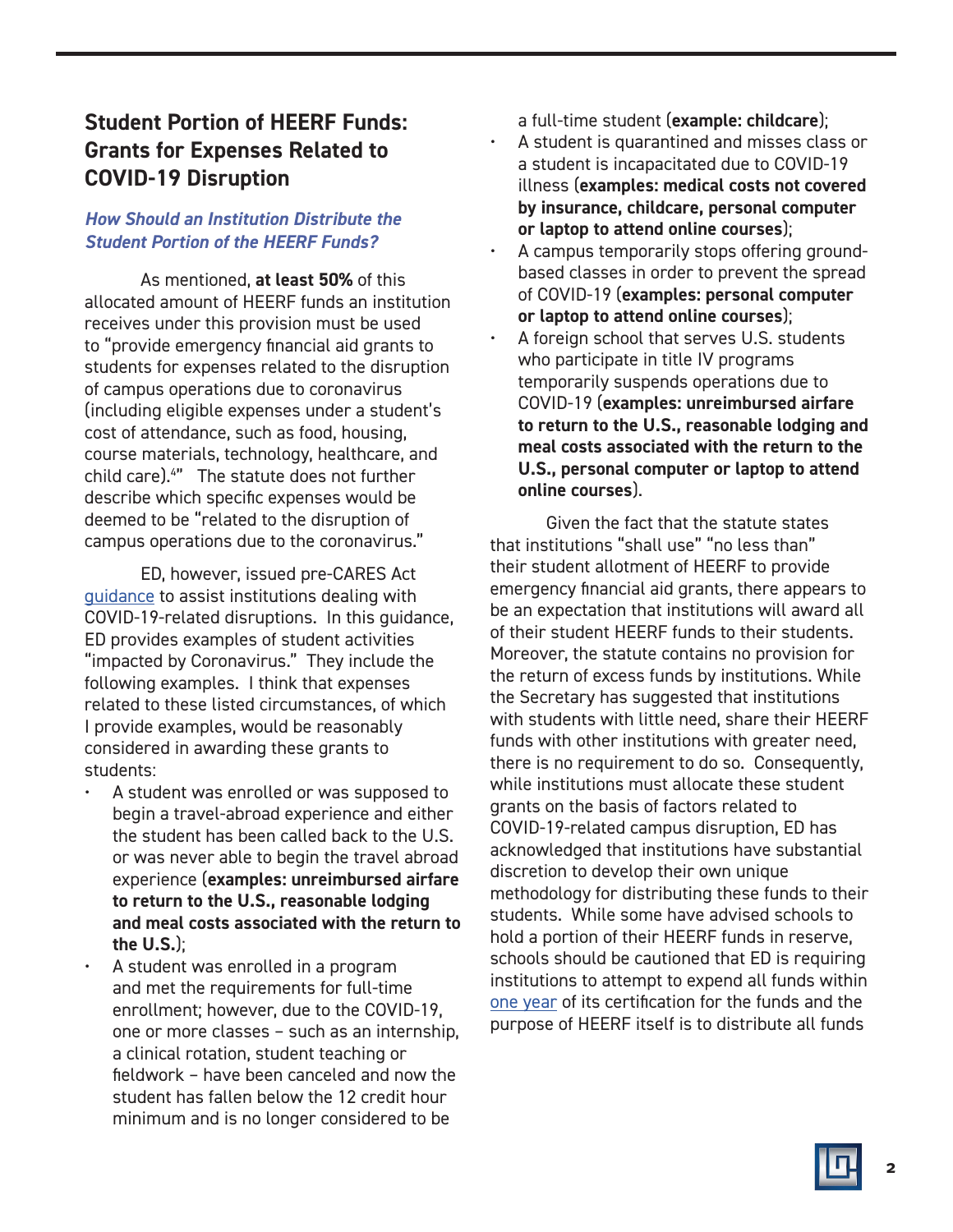as quickly as possible to students.

Note that these funds **are not Title IV funds**. Unlike other provisions of the CARES Act, which expressly amend existing laws, the section of the Act that creates the HEERF does not amend the HEA or any other existing law<sup>5</sup>. Consequently, subject to any future guidance from ED, the limitations that normally attach to the use of professional judgment of financial aid professionals, would not be warranted here6 . Specifically, 20 U.S.C. § 1087tt(a) permits the exercise of professional judgment to make adjustments to cost of attendance "on a case-by-case basis" "on the basis of adequate documentation." Because the limitations of § 1097tt do not apply, it seems reasonable for an institution to make determinations of the amount of grants to which each student is due based on blanket factors, such as EFC together with factors related to COVID-19 campus operations disruption<sup>7</sup>. In fact, the use of EFC as a factor is consistent with Secretary DeVos's [April 9, 2020 letter](https://www2.ed.gov/about/offices/list/ope/caresactgrantfundingcoverletterfinal.pdf) to College and University Presidents to "prioritize your students with the greatest need." She also urged schools to consider establishing "a maximum funding threshold" for each student, such as the current maximum Pell amount (\$6195) to ensure that the funds are spread as widely as possible among the student population.

In addition, because these are not Title IV funds, it is also my view that these funds could be disbursed to students who are not Title IV-eligible, such as international students. In fact, ED states expressly in the [certification](https://www2.ed.gov/about/offices/list/ope/caresheerfcertificationandagreementfinalombapprovedforissuance.pdf) institutions are required to sign to receive the funds that the "Secretary does not consider these individual emergency financial aid grants to constitute Federal financial aid under Title IV of the HEA."

## *What Strings are Attached to the Student HEERF Funds?*

ED has made it clear that institutional recipients of these funds "retain[] discretion to determine the amount of each individual emergency financial aid grant consistent with all applicable laws including non-discrimination laws." Nonetheless, schools should not take lightly the commitments they made when they signed the certification to receive HEERF funds. If your institution already submitted this certification it has already agreed to the following:

- **1. Limited Use:** An institution may not use the student portion of the HEERF funds to reimburse itself for any costs or expenses, including but not limited to, any refunds or benefits the institution has previously extended to students. In this sense, the HEERF funds are designed to supplement not supplant pre-existing student benefits. In addition, ED has made it clear that institutions may not use these funds for its own costs associated with significant changes to the delivery of instruction due to the coronavirus. As explained below, the second 50% allocation of HEERF funds is designated for those costs.
- **2. Fiduciary Responsibility:** The institution must hold the HEERF funds in trust for students and, therefore, has a fiduciary obligation with respect to these funds.
- **3. Reporting8 :** Institutions must report to ED within 30 days of the Certification and then every 45 days (presumably until 45 days after the last distribution):
	- a. How grants were distributed to students;
	- b. The amount of each grant awarded to each student;
	- c. The calculation methodology for each grant;

d. Any direction or instruction institutions provided to students receiving HEERF grants;

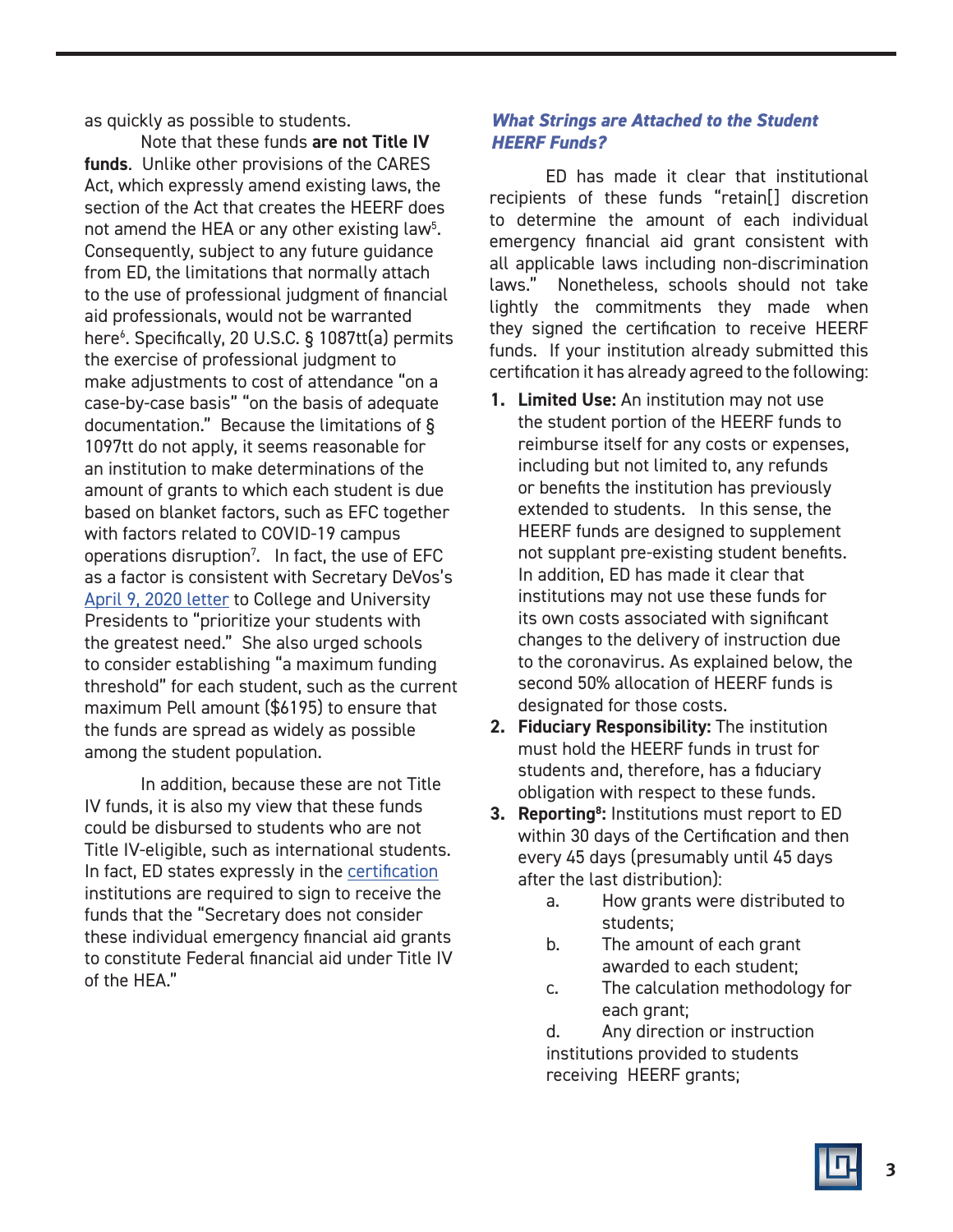- e. To the greatest extent possible, documentation that the institution has continued to pay all of its employees and contractors during the period of any disruptions or closures. In this regard, ED is requiring that the institution provide a detailed explanation of actions and decisions related to the retention of employees and contractors.
- **1. One-Year Distribution Period:** HEERF grants **4.** must be distributed to students within one year of the Certification to the greatest extent possible and document the effort to do so.
- **2. Record Maintenance:** Institutions must **5.** make their records regarding HEERF fund distributions available to ED, the Office of Inspector General, and other authorized governmental entities.
- **3. Enforcement Mechanisms:** By receiving **6.** these funds, schools acknowledge that failure to comply with the Certification requirements could result in liability under the False Claims Act, debarment or suspension, and other appropriate actions pursuant to other applicable law.
- **4. Compliance with Other Federal Provisions: 7.** Institutions accepting these funds agree to comply with Hatch Act provisions; labor standards; Single Audit Act; and all applicable Federal laws, executive orders and regulations.
- **5. Lobbying Prohibitions:** HEERF funds may **8.** not be used to influence or to attempt to influence an officer or employee of any agency, a Member of Congress, an officer or employee of Congress, or an employee of a Member of Congress.

## **Institutional Portion of HEERF Funds**

## *How May My Institution Spend the Institutional Portion of the HEERF Fund?*

**The other 50%** of the HEERF funds designated for institutions has not yet been disbursed by ED and [ED has referred to an](https://www2.ed.gov/about/offices/list/ope/caresactgrantfundingcoverletterfinal.pdf)  [application process.](https://www2.ed.gov/about/offices/list/ope/caresactgrantfundingcoverletterfinal.pdf) These funds may be used only "to cover any costs associated with significant changes to the delivery of instruction due to the coronavirus." *See* Section 18004(c). However, these funds may not be used for the following costs:

- Payments to contractors for preenrollment recruitment activities (presumably marketing, advertising, etc.);
- Capital outlay associated with facilities related to athletics; or
- Sectarian instruction or religious worship.

*See id.* at § 18004(c). For many institutions, the most relevant prohibition is the one preventing the funds from being expended on contractors' pre-enrollment activities. The activity Congress most likely was targeting here is payment to third-party recruiters and marketers. In cases where contractors are involved in both recruitment and other activities related to the delivery of online instruction, it is unclear whether ED will consider payments to such contractors as allowable costs. Hopefully, ED will be providing guidance on a method institutions may use to prorate these costs to provide some ability to use the HEERF institutional funds for these expenditures.

In considering which expenditures are reimbursable with these HEERF funds, institutions are reminded that the funds are for costs associated with "significant changes" to their delivery of instruction. Many institutions already have robust distance education programs. Thus,

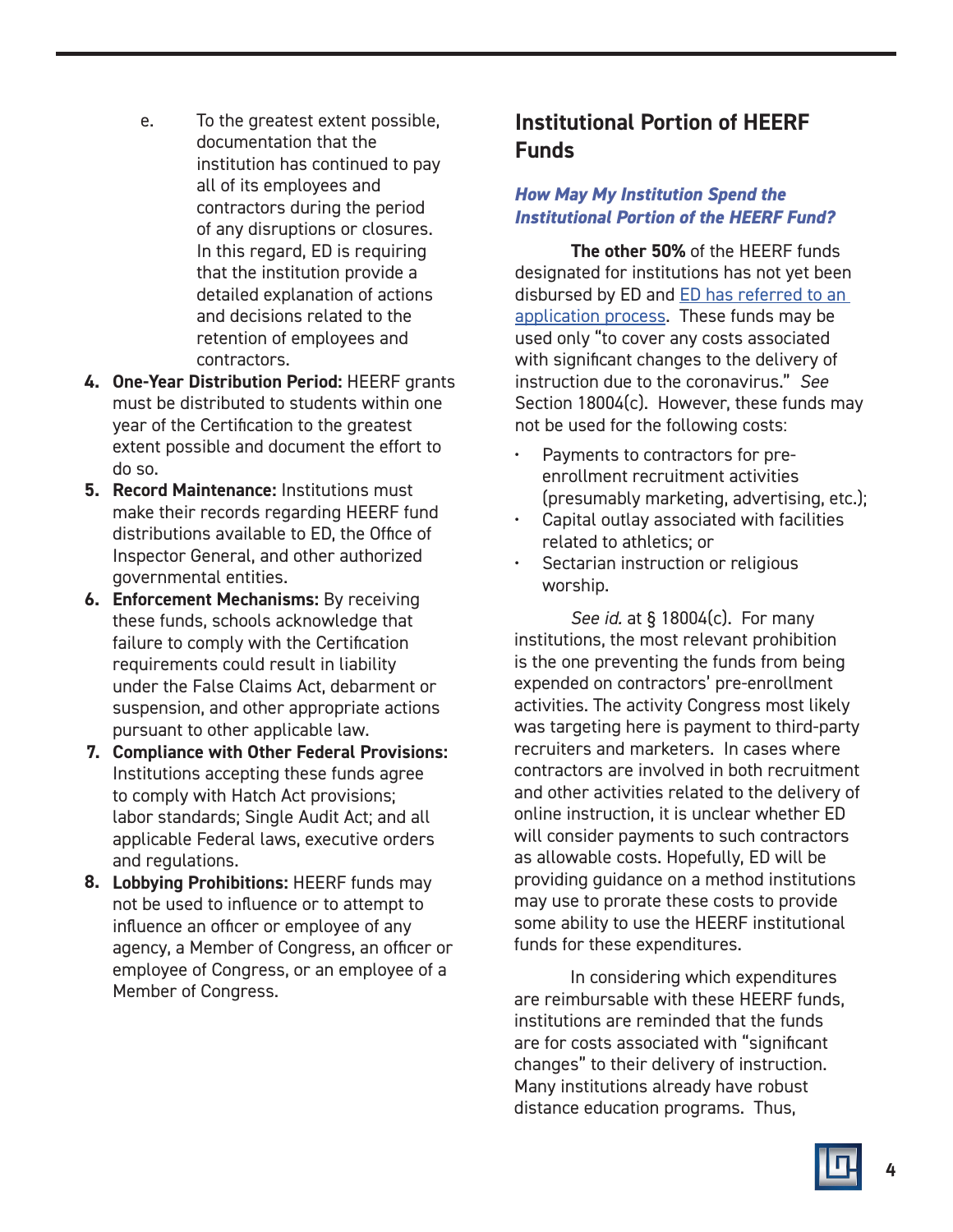institutions should now be tracking its additional expenditures for delivery instruction. These extra costs may include additional software licenses, hardware, training, equipment, etc. It will be important to document pre-COVID-19 expenditures for delivery instruction to contrast them with those being expended post-COVID-19.

## *Will My Institution's Acceptance of HEERF Funds Jeopardize Its 90/10 Compliance?*

Because HEERF funds were not authorized under the HEA, it appears that proprietary institutions are not required to account for these funds as Title IV funds for purposes of calculating its 90/10 ratio under 34 C.F.R. § 668.28(a). In other words, proprietary schools likely should not be burdened with concern that the acceptance of this funding could increase the chance that it will harm its 90-10 ratio<sup>9</sup>. However, whether an institution may count the HEERF funds for any particular student as non-Title IV "revenue" will depend upon whether they are applied to tuition, fees, other institutional charges, and other charges appropriately classified as being "generated from programs and activities" under 34 C.F.R. § 668.28(a)(3). The extent to which HEERF funds can be classified as "revenue" for purposes of the 90/10 rule will have to be made on a student-by-student basis. This is because, in general, section 668.28(a)(4) requires institutions to attribute Title IV funds first to a student's tuition, fees, and other institutional charges. Only in cases where Title IV funds do not cover all of such charges, could an institution be in a position to classify the HEERF funds as non-Title IV "revenue."

## *What is the Remaining Ten Percent of Fund Intended For?*

Seven and one half percent (7.5%) (approximately \$1.04 billion) of the HEERF funds are dedicated to Historically Black Colleges and Universities (HBCUs), tribally controlled colleges and universities, Hispanic-Serving Institutions.

And, finally, 2.5% of the funds (approximately \$347 million) for institutions that the Secretary determines have the greatest unmet needs related to coronavirus. Institutions selected by the Secretary for funding may use to defray expenses (including lost revenue, reimbursement for expenses already incurred, technology costs associated with a transition to distance education, faculty and staff trainings, payroll) incurred by institutions of higher education and for grants to students for any component of the student's cost of attendance including food, housing, course materials, technology, health care, and child care. Perhaps APC is lobbying for those funds to be directed to institutions in New York, which has been the epicenter of the COVID-19 crisis.

*This FAQ is not intended to constitute legal advice. Please use it as starting point that may prompt more questions. Let me know if you require additional guidance.*